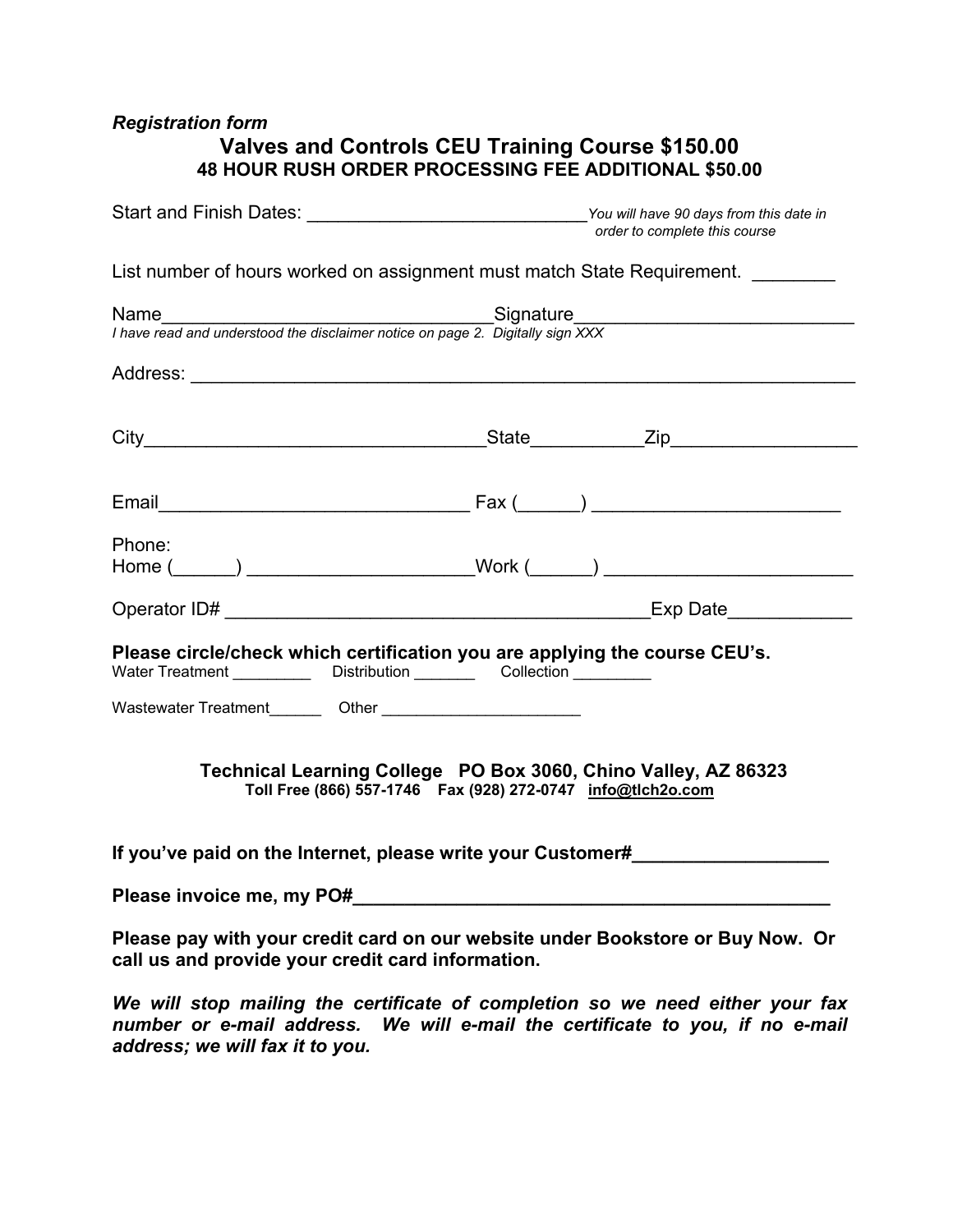### **DISCLAIMER NOTICE**

I understand that it is my responsibility to ensure that this CEU course is either approved or accepted in my State for CEU credit. I understand State laws and rules change on a frequent basis and I believe this course is currently accepted in my State for CEU or contact hour credit, if it is not, I will not hold Technical Learning College responsible. I also understand that this type of study program deals with dangerous conditions and that I will not hold Technical Learning College, Technical Learning Consultants, Inc. (TLC) liable for any errors or omissions or advice contained in this CEU education training course or for any violation or injury caused by this CEU education training course material. I will call or contact TLC if I need help or assistance and double-check to ensure my registration page and assignment has been received and graded.

**State Approval Listing Link,** check to see if your State accepts or has pre-approved this course. Not all States are listed. Not all courses are listed. If the course is not accepted for CEU credit, we will give you the course free if you ask your State to accept it for credit.

**Professional Engineers**; Most states will accept our courses for credit but we do not officially list the States or Agencies. Please check your State for approval.

# **State Approval Listing URL…**

*<http://www.abctlc.com/downloads/PDF/CEU%20State%20Approvals.pdf>*

*You can obtain a printed version of the course from TLC for an additional \$169.95 plus shipping charges.* 

## **AFFIDAVIT OF EXAM COMPLETION**

I affirm that I personally completed the entire text of the course. I also affirm that I completed the exam without assistance from any outside source. I understand that it is my responsibility to file or maintain my certificate of completion as required by the state or by the designation organization.

## **Grading Information**

In order to maintain the integrity of our courses we do not distribute test scores, percentages or questions missed. Our exams are based upon pass/fail criteria with the benchmark for successful completion set at 70%. Once you pass the exam, your record will reflect a successful completion and a certificate will be issued to you.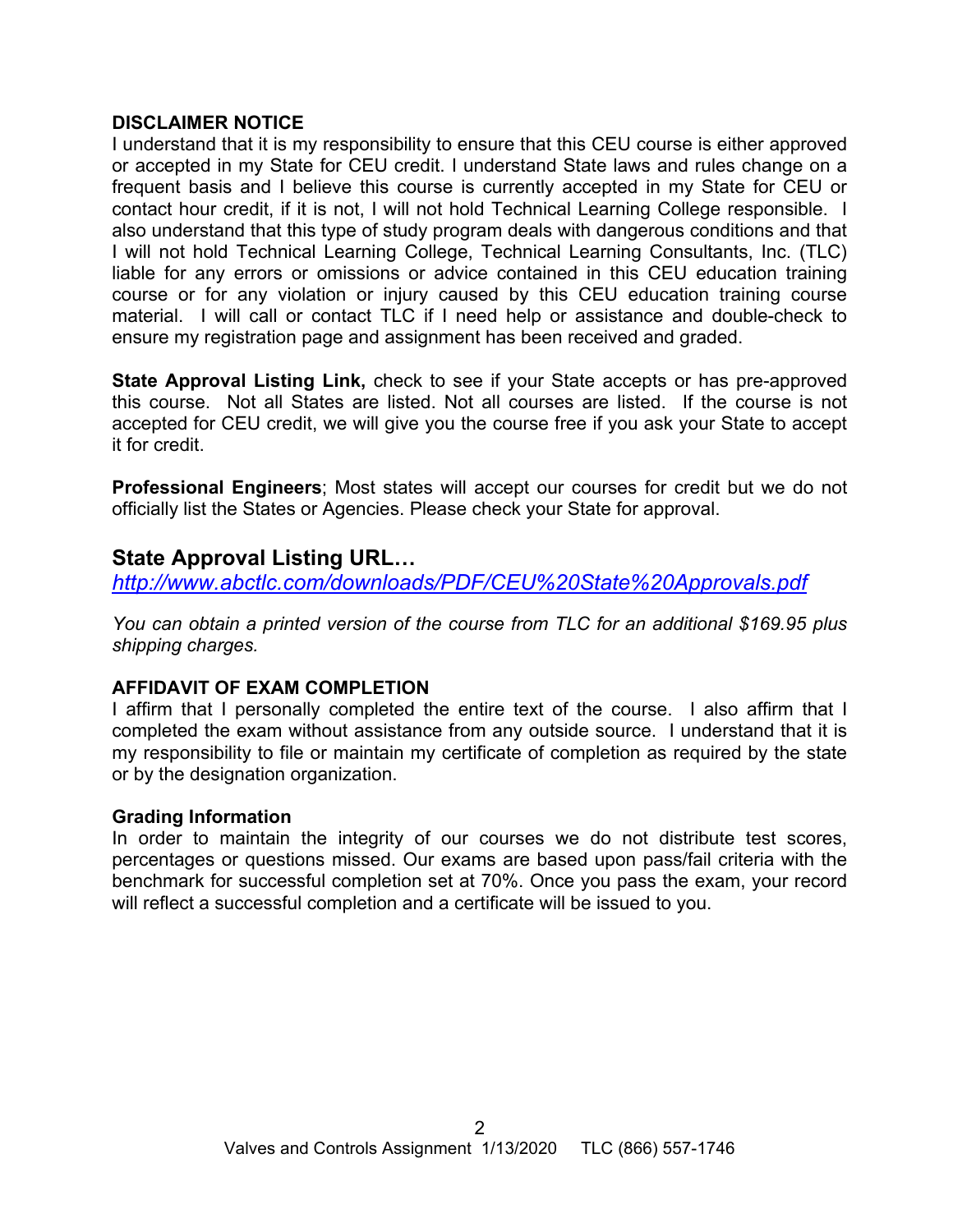# **CERTIFICATION OF COURSE PROCTOR**

Technical Learning College requires that our students who takes a correspondence or home study program course must pass a proctored course reading, quiz and final examination. The proctor must complete and provide to the school a certification form approved by the commission for each examination administered by the proctor.

**Instructions**. When a student completes the course work, fill out the blanks in this section and provide the form to the proctor with the examination.

Name of Course: **Name of Course:** 

Name of Licensee: **Name of Licensee:** 

**Instructions to Proctor**. After an examination is administered, complete and return this certification and examination to the school in a sealed exam packet or in pdf format.

I certify that:

- 1. I am a disinterested third party in the administration of this examination. I am not related by blood, marriage or any other relationship to the licensee which would influence me from properly administering the examination.
- 2. The licensee showed me positive photo identification prior to completing the examination.
- 3. The enclosed examination was administered under my supervision on . The licensee received no assistance and had no access to books, notes or reference material.
- 4. I have not permitted the examination to be compromised, copied, or recorded in any way or by any method.
- 5. Provide an estimate of the amount of time the student took to complete the assignment.

Time to complete the entire course and final exam.

Notation of any problem or concerns:

Name and Telephone of Proctor (please print):

Signature of Proctor

 $\overline{a}$ 

 $\overline{a}$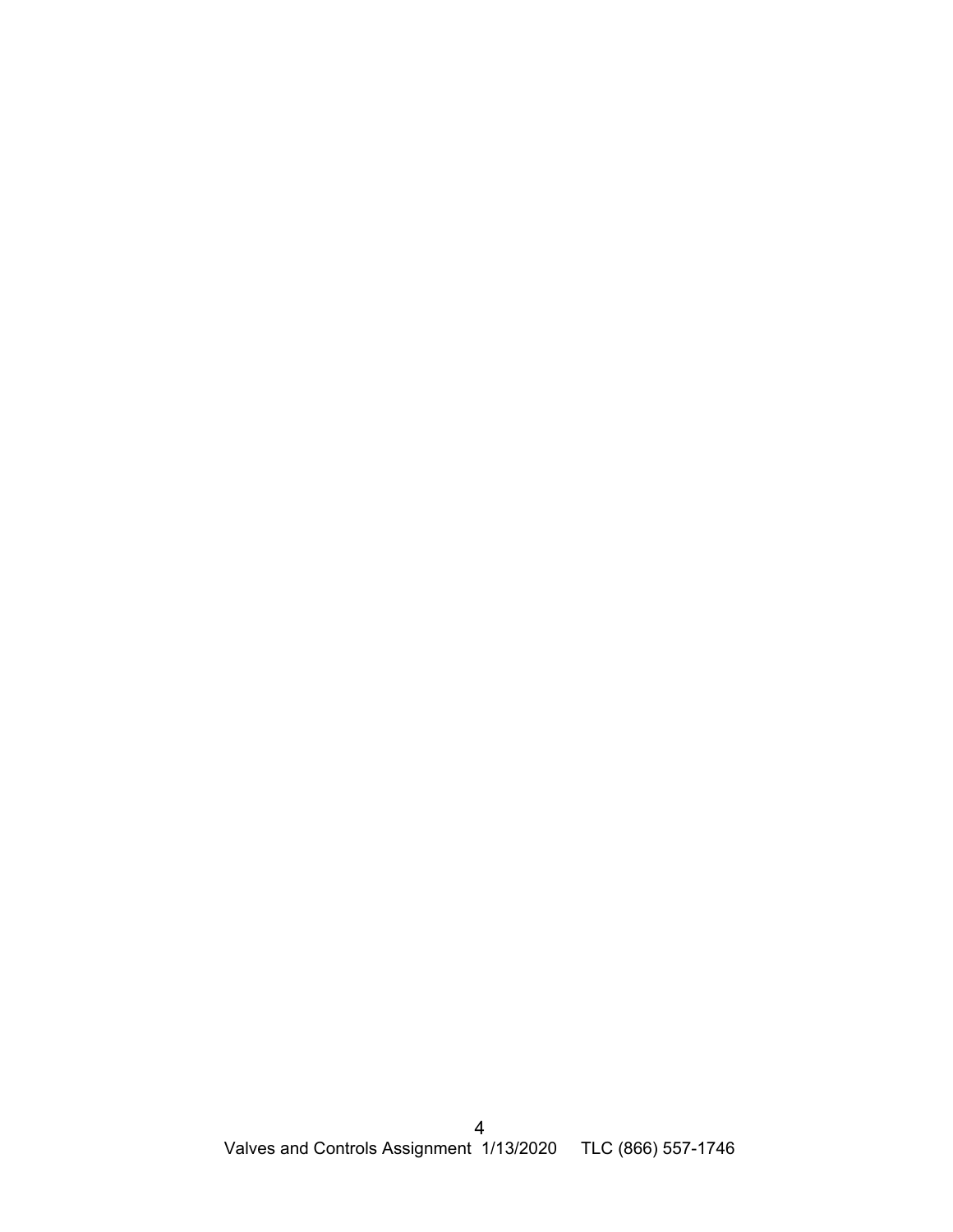# **Valves and Controls CEU Course Answer Key**

*Name* **Example 2** *Name name name name name name name name name name name name name name name name name name name name name name nam* 

**Did you check with your State agency to ensure this course is accepted for credit?**  *No refunds Method of Course acceptance confirmation. Please fill this section* 

Website \_ Telephone Call \_\_\_ Email \_\_\_\_ Spoke to \_\_\_\_\_\_\_\_\_\_\_\_\_\_\_\_\_\_\_\_\_\_\_\_\_\_\_\_\_\_\_

Did you receive the approval number, if applicable? \_\_\_\_\_\_\_\_\_\_\_\_\_\_\_\_\_\_\_\_\_\_\_\_\_\_\_\_

What is the course approval number, if applicable? \_\_\_\_\_\_\_\_\_\_\_\_\_\_\_\_\_\_\_\_\_\_\_\_\_\_\_\_\_

*You can electronically complete this assignment in Adobe Acrobat DC.* 

## *Please circle, underline, bold or X only one correct answer Write down any problem questions.*

|             |             | A leit tipped pell works best. |             |
|-------------|-------------|--------------------------------|-------------|
| 1. A B C D  | 19. A B     | 37. A B C D                    | 55. A B C D |
| 2. A B C D  | 20. A B     | 38. A B C D                    | 56. A B C D |
| 3. A B C D  | 21. A B C D | 39. A B C D                    | 57. A B     |
| 4. A B C D  | 22. A B C D | 40. A B C D                    | 58. A B     |
| 5. A B C D  | 23. A B C D | 41. A B C D                    | 59. A B C D |
| 6. A B C D  | 24. A B C D | 42. A B C D                    | 60. A B     |
| 7. A B C D  | 25. A B C D | 43. A B C D                    | 61. A B     |
| 8. A B      | 26. A B     | 44. A B C D                    | 62. A B     |
| 9. A B      | 27. A B     | 45. A B C D                    | 63. A B C D |
| 10. A B C D | 28. A B C D | 46. A B C D                    | 64. A B C D |
| 11. A B C D | 29. A B C D | 47. A B C D                    | 65. A B C D |
| 12. A B C D | 30. A B     | 48. A B C D                    | 66. A B C D |
| 13. A B C D | 31. A B     | 49. A B C D                    | 67. A B C D |
| 14. A B C D | 32. A B     | 50. A B C D                    | 68. A B C D |
| 15. A B C D | 33. A B     | 51. A B C D                    | 69. A B C D |
| 16. A B     | 34. A B     | 52. A B C D                    | 70. A B C D |
| 17. A B     | 35. A B C D | 53. A B                        | 71. A B C D |
| 18. A B     | 36. A B C D | 54. A B                        | 72. A B     |
|             |             |                                |             |

**A felt tipped pen works best.** 

Valves and Controls Assignment 1/13/2020 TLC (866) 557-1746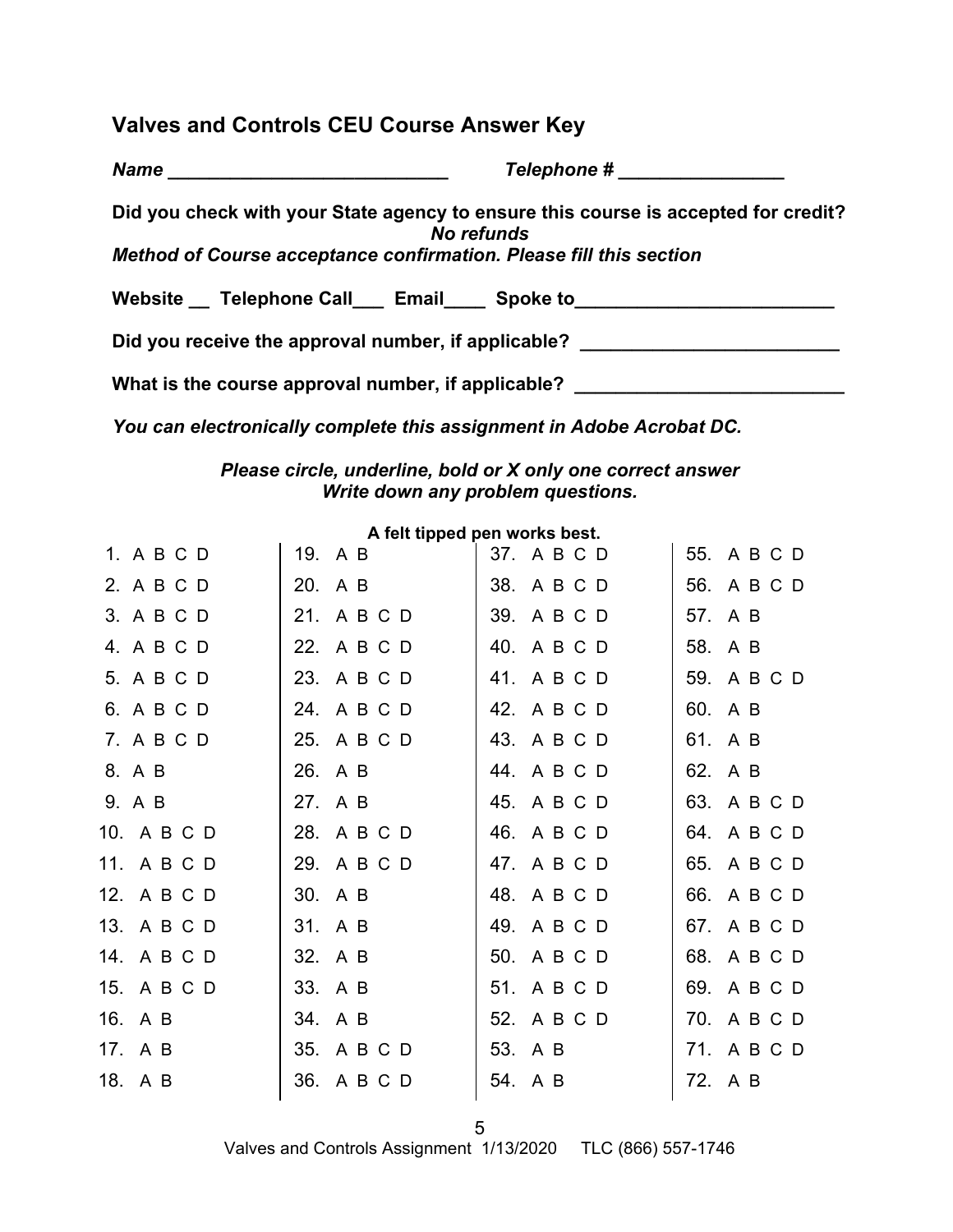| 73. A B     | 87. A B C D | 101. A B C D | 115. A B C D |
|-------------|-------------|--------------|--------------|
| 74. A B C D | 88. A B C D | 102. A B C D | 116. A B C D |
| 75. A B C D | 89. A B C D | 103. A B C D | 117. A B C D |
| 76. A B C D | 90. A B     | 104. A B C D | 118. A B     |
| 77. A B C D | 91. A B     | 105. A B C D | 119. A B     |
| 78. A B     | 92. A B C D | 106. A B     | 120. A B C D |
| 79. A B     | 93. A B C D | 107. A B C D | 121. A B C D |
| 80. A B C D | 94. A B C D | 108. A B C D | 122. A B C D |
| 81. A B C D | 95. A B     | 109. A B C D | 123. A B C D |
| 82. A B C D | 96. A B     | 110. A B C D | 124. A B C D |
| 83. A B C D | 97. A B C D | 111. A B C D | 125. A B C D |
| 84. A B     | 98. A B C D | 112. A B C D |              |
| 85. A B C D | 99. A B C D | 113. A B C D |              |
| 86. A B C D | 100. A B    | 114. A B C D |              |
|             |             |              |              |

*I* understand that *I* am 100 percent responsible to ensure that TLC receives the Assignment *and Registration Key. I understand that TLC has a zero tolerance towards not following their rules, cheating or hostility towards staff or instructors. I need to complete the entire assignment for credit. There is no credit for partial assignment completion. My exam was proctored.* 

*I* will contact TLC if I do not hear back from them within 2 days of assignment submission. I will *forfeit my purchase costs and will not receive credit or a refund if I do not abide with TLC's rules.* 

**Please Sign that you understand and will abide with TLC's Rules.** 

**\_\_\_\_\_\_\_\_\_\_\_\_\_\_\_\_\_\_\_\_\_\_\_\_\_\_\_\_\_\_\_\_\_\_\_\_\_\_\_\_\_\_\_\_\_\_\_\_\_\_\_\_\_\_** 

**Signature** 

*Write down any problem questions.*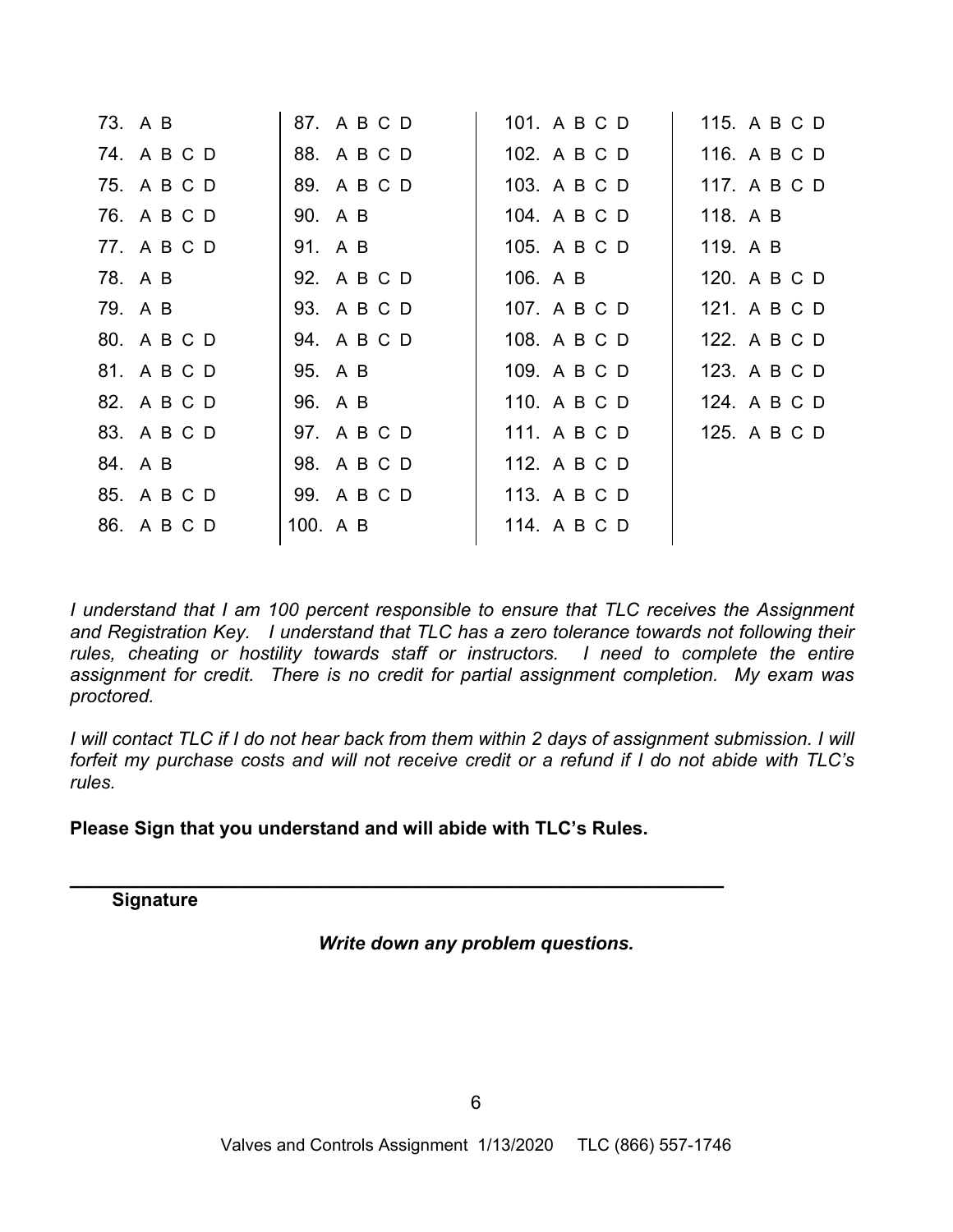# *Please e-mail or fax this survey along with your final exam*

# **VALVES AND CONTROLS CEU TRAINING COURSE CUSTOMER SERVICE RESPONSE CARD**

| PLEASE COMPLETE THIS FORM BY CIRCLING THE NUMBER OF THE<br><b>APPROPRIATE ANSWER IN THE AREA BELOW.</b>             |  |  |  |  |  |  |
|---------------------------------------------------------------------------------------------------------------------|--|--|--|--|--|--|
|                                                                                                                     |  |  |  |  |  |  |
| Please rate the difficulty of your course.<br>Very Easy 0 1 2 3 4 5 Very Difficult                                  |  |  |  |  |  |  |
| Please rate the difficulty of the testing process.<br>Very Easy 0 1 2 3 4 5 Very Difficult                          |  |  |  |  |  |  |
| Please rate the subject matter on the exam to your actual field or work.<br>Very Similar 0 1 2 3 4 5 Very Different |  |  |  |  |  |  |
|                                                                                                                     |  |  |  |  |  |  |
| What would you do to improve the Course?                                                                            |  |  |  |  |  |  |
|                                                                                                                     |  |  |  |  |  |  |
|                                                                                                                     |  |  |  |  |  |  |
| How about the price of the course? Poor __ Fair__ Average__ Good __ Great __                                        |  |  |  |  |  |  |
| How was your customer service? Poor __ Fair __ Average __ Good __ Great __                                          |  |  |  |  |  |  |
| Any other concerns or comments.                                                                                     |  |  |  |  |  |  |
|                                                                                                                     |  |  |  |  |  |  |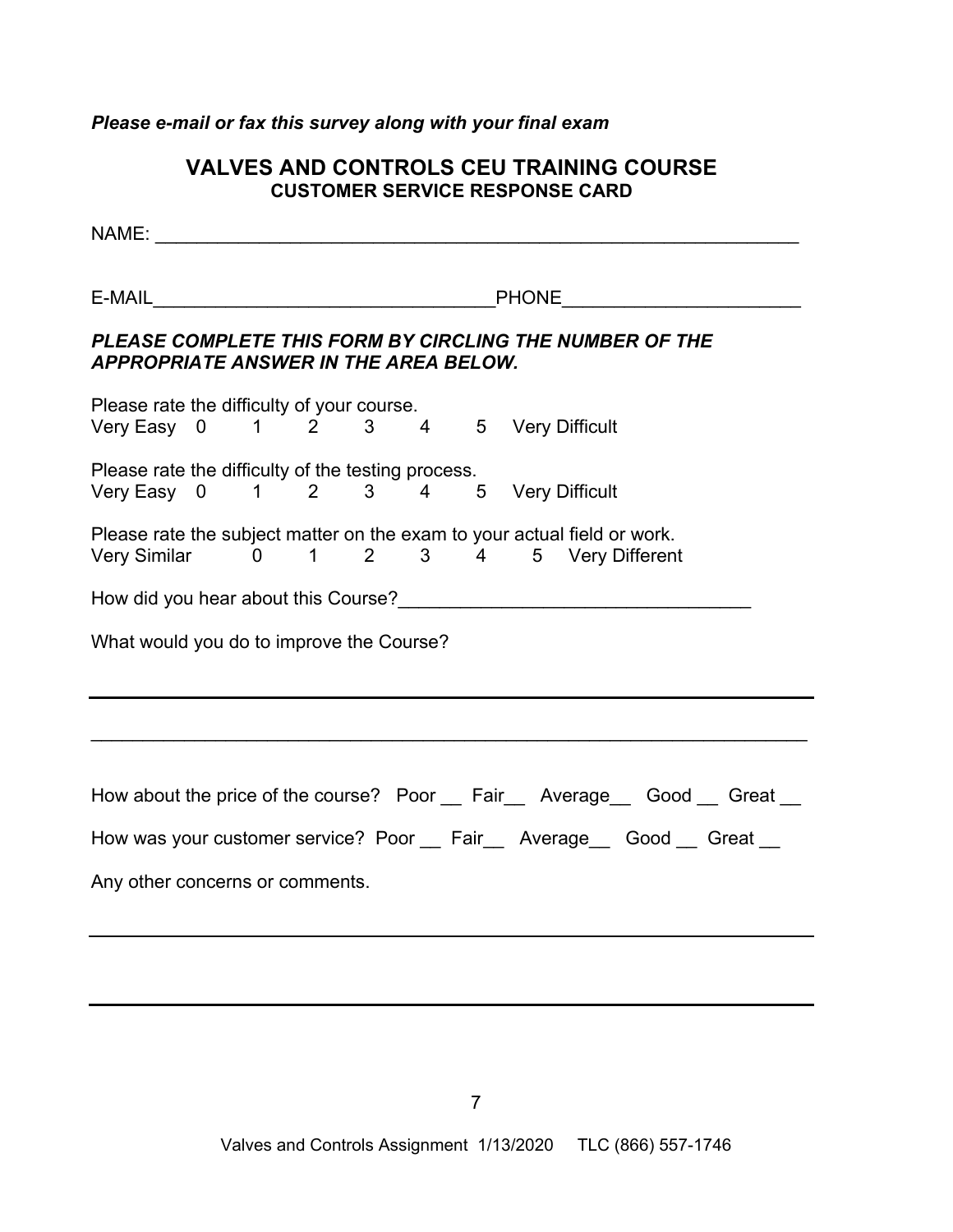# **When Finished with Your Assignment...**

### **REQUIRED DOCUMENTS**

Please scan the **Registration Page, Answer Key, Proctoring report, Survey and Driver's License** and email these documents to [info@TLCH2O.com.](mailto:info@TLCH2O.com) 

### **IPhone Scanning Instructions**

If you are unable to scan, take a photo of these documents with your **iPhone** and send these photos to TLC,  $info@TLCH2O.com$ .

## **FAX**

If you are unable to scan and email, please fax these documents to TLC, if you fax, call to confirm that we received your paperwork. **(928) 468-0675**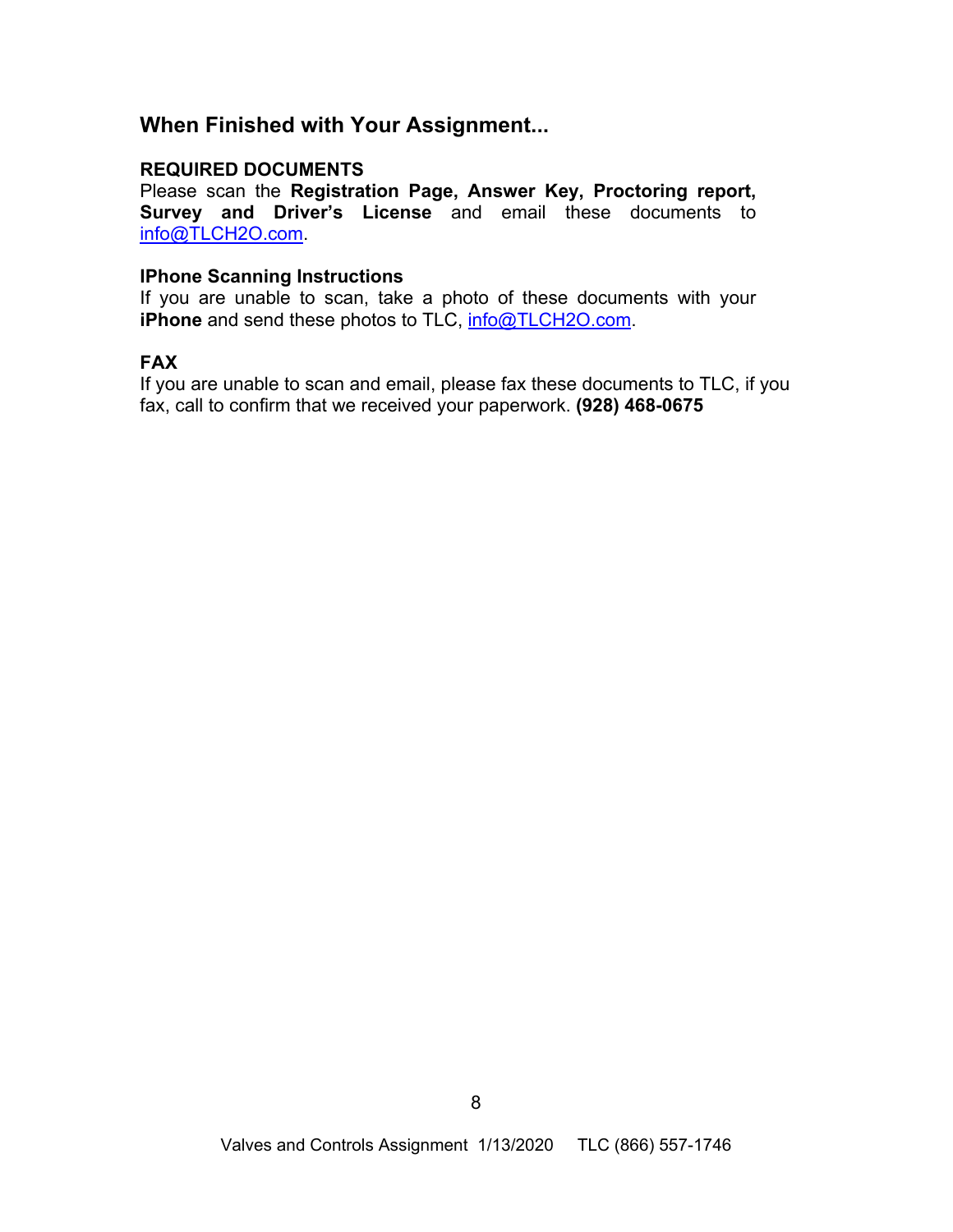# **Valves and Controls CEU Course Assignment**

## *The Valves and Controls CEU Assignment is available in Word on the Internet for your convenience, please visit [www.ABCTLC.com a](http://www.ABCTLC.com)nd download the assignment and e-mail it back to TLC.*

You will have 90 days from the start of this course to complete in order to receive your Professional Development Hours (**PDHs**) or Continuing Education Unit (**CEU**). A score of 70 % is necessary to pass this course. If you should need any assistance, please email all concerns and the completed manual to [info@tlch2o.com.](mailto:info@tlch2o.com) 

We would prefer that you utilize the enclosed answer sheet in the front, but if you are unable to do so, type out your own answer key. Please include your name and address on your manual and make copy for yourself.

Multiple Choice, please select only one answer per question. There are no intentional trick questions. (s) Means plural or singular

### *Write down any problem questions.*

# **Introduction to Water System Valves**

#### **Water Distribution System Design and Valves System Elements**

|                                                                                                                              | A. Increase water pressure C. Boost flow          | 1. Booster stations are used to _____________________from storage tanks for low-pressure mains. |  |  |  |
|------------------------------------------------------------------------------------------------------------------------------|---------------------------------------------------|-------------------------------------------------------------------------------------------------|--|--|--|
|                                                                                                                              | <b>B.</b> Equalize                                | D. None of the above                                                                            |  |  |  |
| 2. Arterial main are interconnected with smaller distribution mains to form a complete<br>gridiron system and are mains for? |                                                   |                                                                                                 |  |  |  |
|                                                                                                                              | B. Fire protection D. None of the above           | A. Increasing water pressure C. Distribution mains of large size                                |  |  |  |
|                                                                                                                              | pressure in the distribution system.              | 3. Storage reservoirs are structures used to store water and ______________the supply or        |  |  |  |
|                                                                                                                              | A. Equalize                                       | C. Provide a reserve pressure                                                                   |  |  |  |
|                                                                                                                              | B. Complete gridiron system D. None of the above  |                                                                                                 |  |  |  |
|                                                                                                                              | by?                                               | 4. Valves control the flow of water in the distribution system by isolating areas for repair or |  |  |  |
|                                                                                                                              |                                                   | A. Increase water pressure C. Regulating system flow or pressure.                               |  |  |  |
|                                                                                                                              | B. Complete gridiron system                       | D. None of the above                                                                            |  |  |  |
|                                                                                                                              | isolation.                                        | 5. According to the text, Gate valves should be used in the The Theorem of the Theorem inter-   |  |  |  |
|                                                                                                                              | A. Increase water pressure C. Distribution system |                                                                                                 |  |  |  |
|                                                                                                                              | <b>B.</b> Distribution tree                       | D. None of the above                                                                            |  |  |  |
|                                                                                                                              |                                                   | <sup>n</sup>                                                                                    |  |  |  |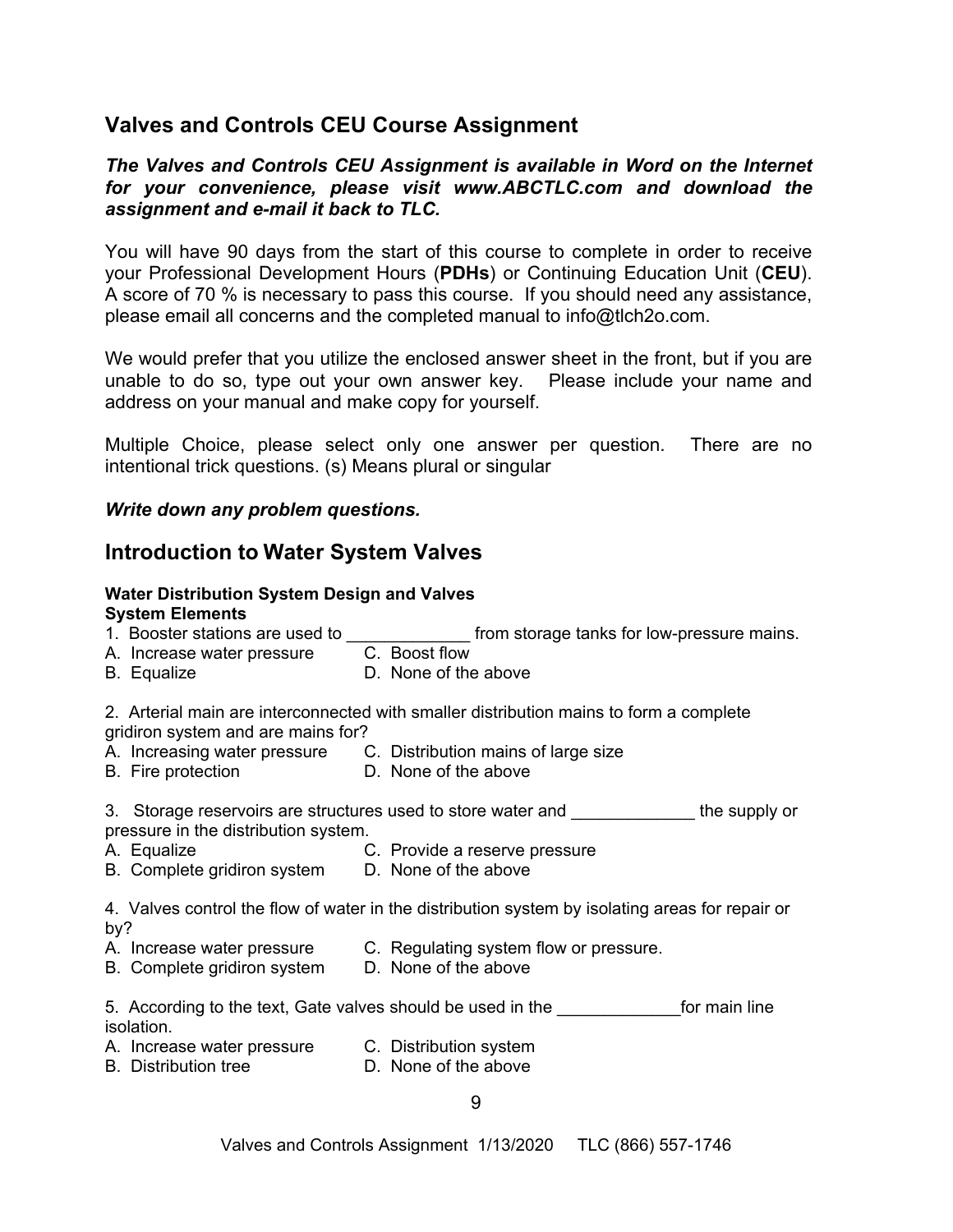6. Distribution mains function is to carry water from the water source or treatment works to users, these are the pipelines that make up the?

- A. Distribution system C. Distribution tree
- 
- 
- B. Arterial system D. None of the above

### **Butterfly Valve**

7. Butterfly valves are rotary type of valves usually found on large transmission lines, and may also have an additional valve beside it known as a Transler's to prevent water hammer.

- A. Regulator C. Bypass
	-
- B. Complete gridiron system D. None of the above

### **Water Distribution Valves**

8. The purpose of installing shutoff valves in water mains at various locations within the distribution system is to allow sections of the system to be taken out of service for repairs or maintenance, without significantly curtailing service over large areas.

A. True B. False

9. All buried small- and medium-sized valves should be installed in the sidewalk.

A. True B. False

10. According to the text, at intersections of distribution mains, the number of valves required is normally one less than the number of?

- A. Ties C. Throttling purposes
- B. Radiating mains D. None of the above

11. For large shutoff valves, it may be necessary to surround the valve operator or entire valve within a vault or manhole to allow?

- 
- A. Dependability C. Stops or allows
- B. Repair or replacement D. None of the above

#### **Gate Valves**

12. In the distribution system, gate valves are used when a straight-line flow of fluid and?

- A. Minimum flow restriction C. Dependability
- B. Repair or replacement D. None of the above

13. In the distribution system, or on a residential job, gate valves are so-named because the

- part that either \_\_\_\_\_\_\_\_\_\_\_\_\_\_\_\_\_\_ flow through the valve acts somewhat like a gate.
- A. Stops or allows C. Minimum and maximum flow
- B. Repair or replacement D. None of the above
- 14. If the valve is wide open, the gate is \_\_\_\_\_\_\_\_\_\_\_\_\_\_\_\_\_ into the valve bonnet.
- A. Fully drawn up C. Fully drawn down
- B. Dependable D. None of the above

15. There is little pressure drop or flow restriction through the valve. Gate valves are not suitable for?

- 
- A. Copper lines C. Throttling purposes
- B. Pressure drops D. None of the above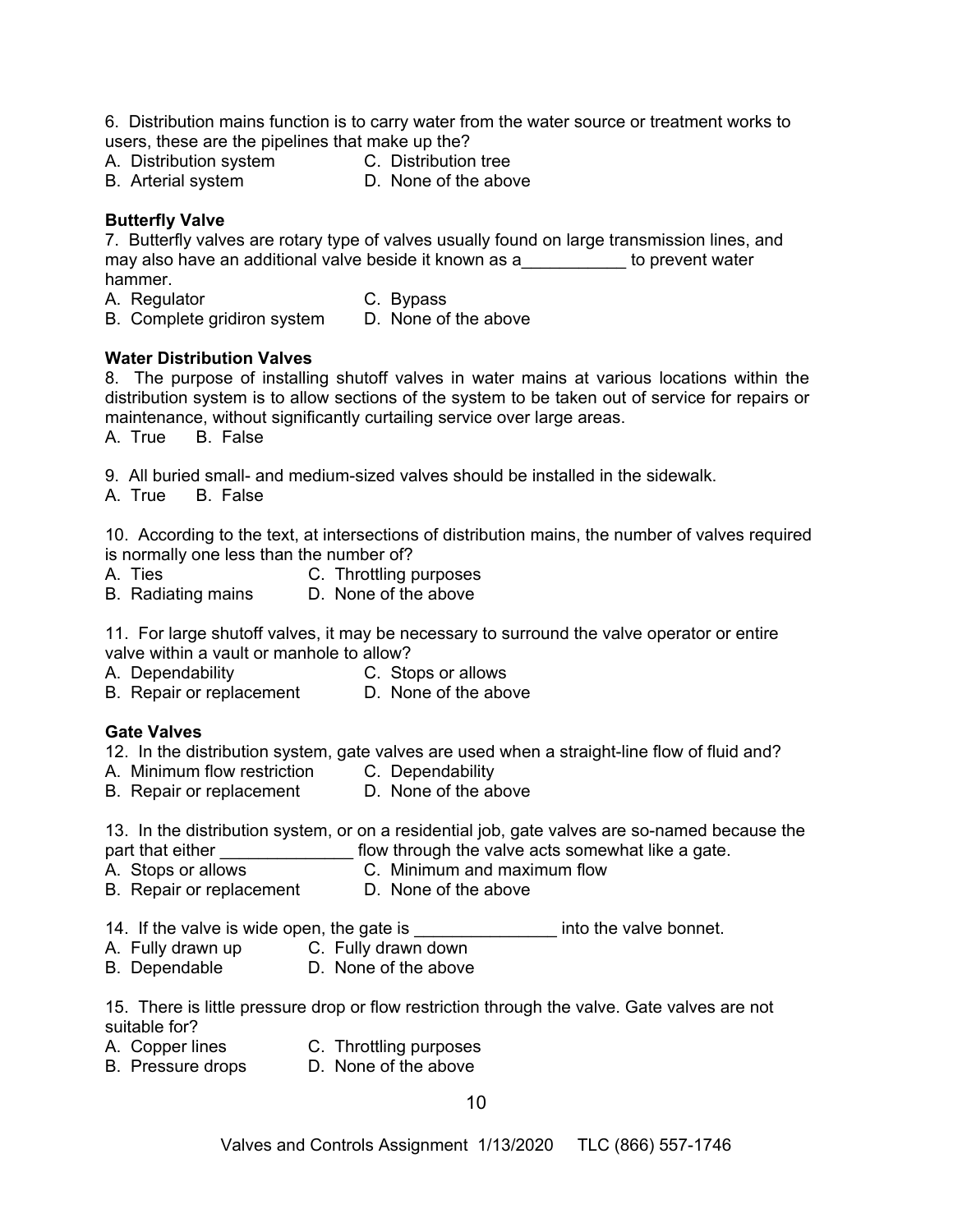16. The control of flow is easy because of the valve's design, and the flow of fluid A. True B. False

#### **Ball Valves**

17. Most ball valves require only a 180-degree turn to either completely open or close the valve.

A. True B. False

18. According to the text, some ball valves are operated by planetary gears. A. True B. False

19. Ball valves should be either fully-on or fully-off, some ball valves also contain a swing check located within the ball to give the valve a check valve feature. A. True B. False

#### **Valve Exercising**

20. Valve exercising should be done once per year (especially main line valves) to detect malfunctioning valves and to prevent valves from becoming inoperable due to freezing or build-up of rust or corrosion.

A. True B. False

21. A valve inspection should include drawing valve location maps to show distances to the

- \_\_\_\_\_\_\_\_\_\_\_\_ from specific reference.<br>C. Stonelines A. Valve(s)
- B. Monuments D. None of the above

22. Service connections are used to **the connections** are used to the connections are used to the connection or other plumbing systems to the distribution system mains.

- A. Be isolated C. Limits the expansion
- B. Connect individual buildings D. None of the above

#### **If Excessive Torque is Needed to Work the Valve**

23. One cause of a valve failing to open are variations in the temperature and/or pressure of the?

- A. Valve sealing surfaces C. Working fluid
- B. Closing torque applied D. None of the above

24. Depending on the seat and wedge material, \_\_\_\_\_\_\_\_\_\_\_\_\_\_\_\_\_\_\_\_\_\_\_\_\_\_\_\_\_\_\_\_\_ and closing torque applied, thermal binding can occur in high temperature situations.

- A. Working fluid C. Length of exposure
- B. Closing torque applied D. None of the above

25. Over-pressurization is when a valve can \_\_\_\_\_\_\_\_\_\_\_\_\_\_\_\_\_\_\_\_\_\_\_\_\_\_\_\_\_\_ when high

pressure enters the cavity and has no way to escape.

- A. Lock in the open position C. Positive pressure differential
- B. Lock in the closed position D. None of the above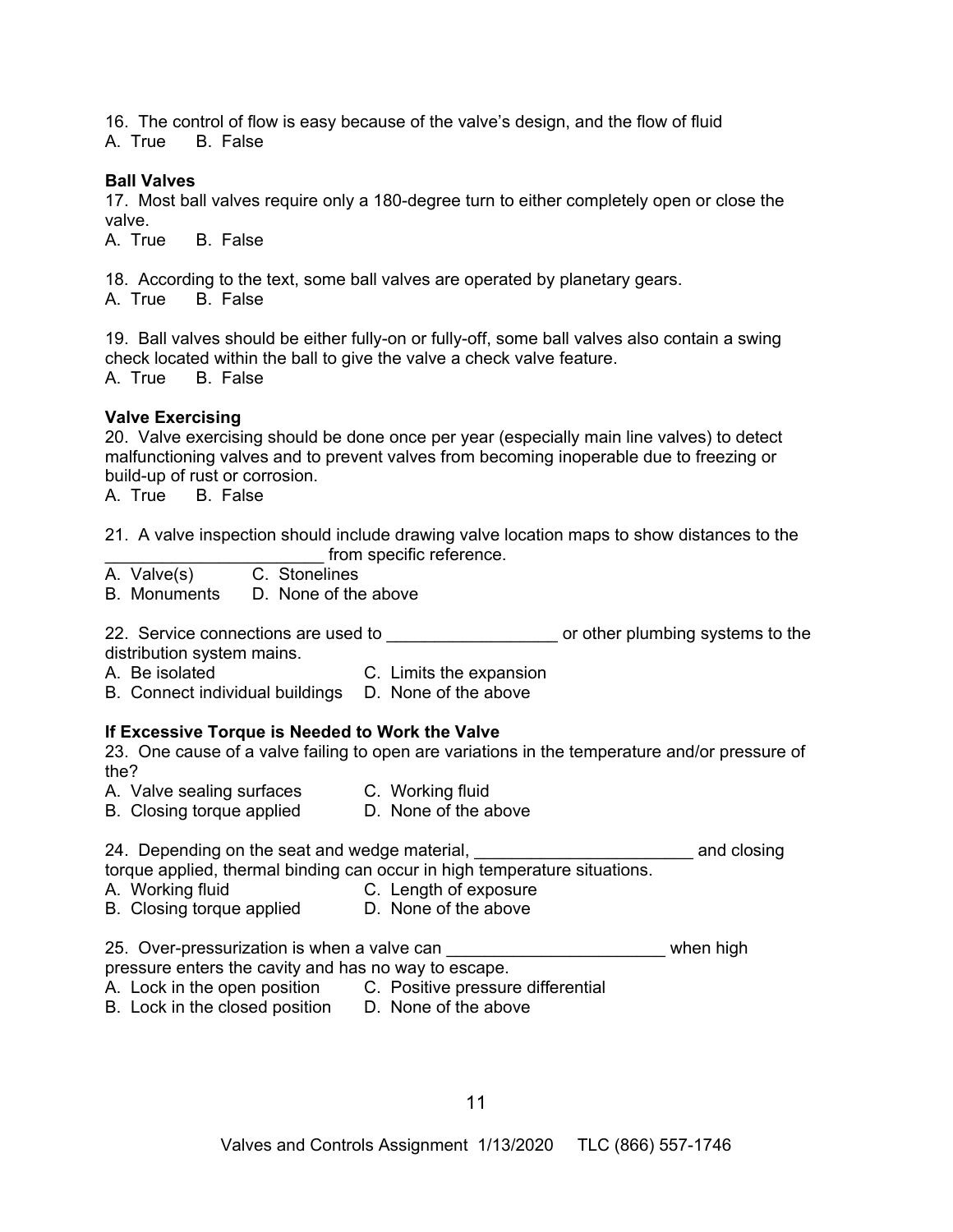26. A single direction sealing gate valve has a nameplate on the side of the valve that has a relief hole or pressure equalizer.

A. True B. False

27. Corrosion will increase the C-Factor and the carrying capacity in a pipe.

A. True B. False

28. Tuberculation corrosion is caused by chemical changes produced by?

- A. Electricity or electrolysis C. Chemical changes
- B. Hard water **D. None of the above**

#### **Knife Gate Valve**

29. Install the Knife Gate valve so that the arrows on both sides of the body are in the direction of?

- A. Positive pressure differential C. Negative pressure differential
- B. Handwheel pointing up D. None of the above

#### **Common Rotary Valves**

30. Globe valve, a rotary valve is rare to find in most distribution systems, but can be found at treatment plants.

A. True B. False

31. Most Globes have compact OS & Y type, bolted bonnet, rising stems, with renewable seat rings.

A. True B. False

32. According to the text, Globe valves should usually be installed with the inlet below the bonnet.

A. True B. False

33. For light throttling service, the valve may be installed so that the flow enters over the bottom of the seat and goes up through it.

A. True B. False

34. The globe valve may be installed in other orientations, but any deviation from vertical is a compromise.

A. True B. False

#### **Valve Glossary**

35. Which of the following valves are used to deliver water from a high pressure to a lowpressure system?

- A. Pressure relief C. Pressure sustaining valve
- B. Pressure regulating valve D. None of the above

36. Which of the following valves is the simplest type of surge pressure relief is a pressure relief valve?

- A. Pressure relief C. Pressure sustaining valve
- B. Check valve **D.** None of the above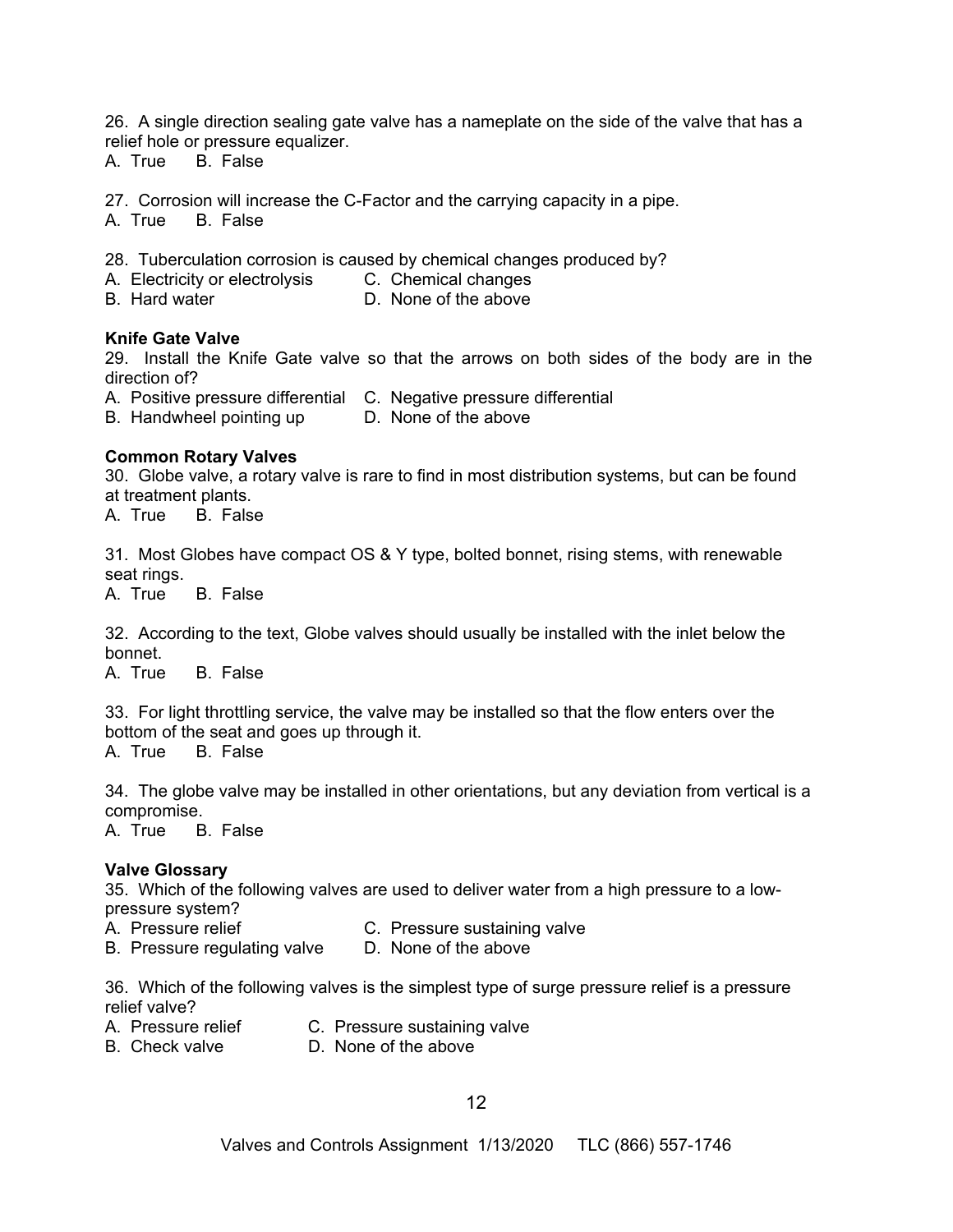- 37. Which of the following valves respond to pressure variations at their inlets?
- A. Pressure relief C. Pressure sustaining valve
- B. Gate valve D. None of the above

38. Distribution system water quality can be adversely affected by improperly constructed or poorly located blowoffs of vacuum?

- A. Air relief valves C. Altitude-Control Valve
- B. Butterfly valve **D.** None of the above

39. Which of the following are often used on supply lines to elevated tanks or standpipes.<br>A. Air relief valves \_\_\_\_\_\_\_\_C. Altitude Valve

- A. Air relief valves
- B. Butterfly valve **D.** None of the above

40. Which of the following valves close automatically when the tank is full and open when the pressure on the inlet side is less than that on the tank side of the valve.

- A. Air relief valves C. Altitude-Control Valve
- B. PRVs D. None of the above

41. According to the text, which of the following valves are often used on the discharge side of pumps to prevent backflow?

- A. Pressure relief C. Pressure sustaining valve
- B. Check valve **D.** None of the above

42. To prevent water contamination this valve in the distribution system lines must be placed in locations that cannot be flooded.

- A. Air relief valves C. Altitude-Control Valve
- B. PRVs D. None of the above

43. The common complaint of Milky Water is sometimes solved by the installation of?

- A. Air relief valves C. Altitude-Control Valve
- B. PRVs D. None of the above

44. Which of the following valves is a linear valve used to isolate sections of the water main, to permit emergency repairs without interruption of water service to customers?

- A. Pressure relief C. Pressure sustaining valve
- B. Gate valve **D.** None of the above
- 45. Which of the following valves control the high water level and prevent overflow?
- A. Air relief valves C. Altitude-Control Valve
- B. Butterfly valve **D.** None of the above

46. Which of the following valves is designed to, 1. Prevent overflows from the storage tank or reservoir?

- 
- A. Air relief valves C. Altitude-Control Valve
- 
- B. Butterfly valve **D.** None of the above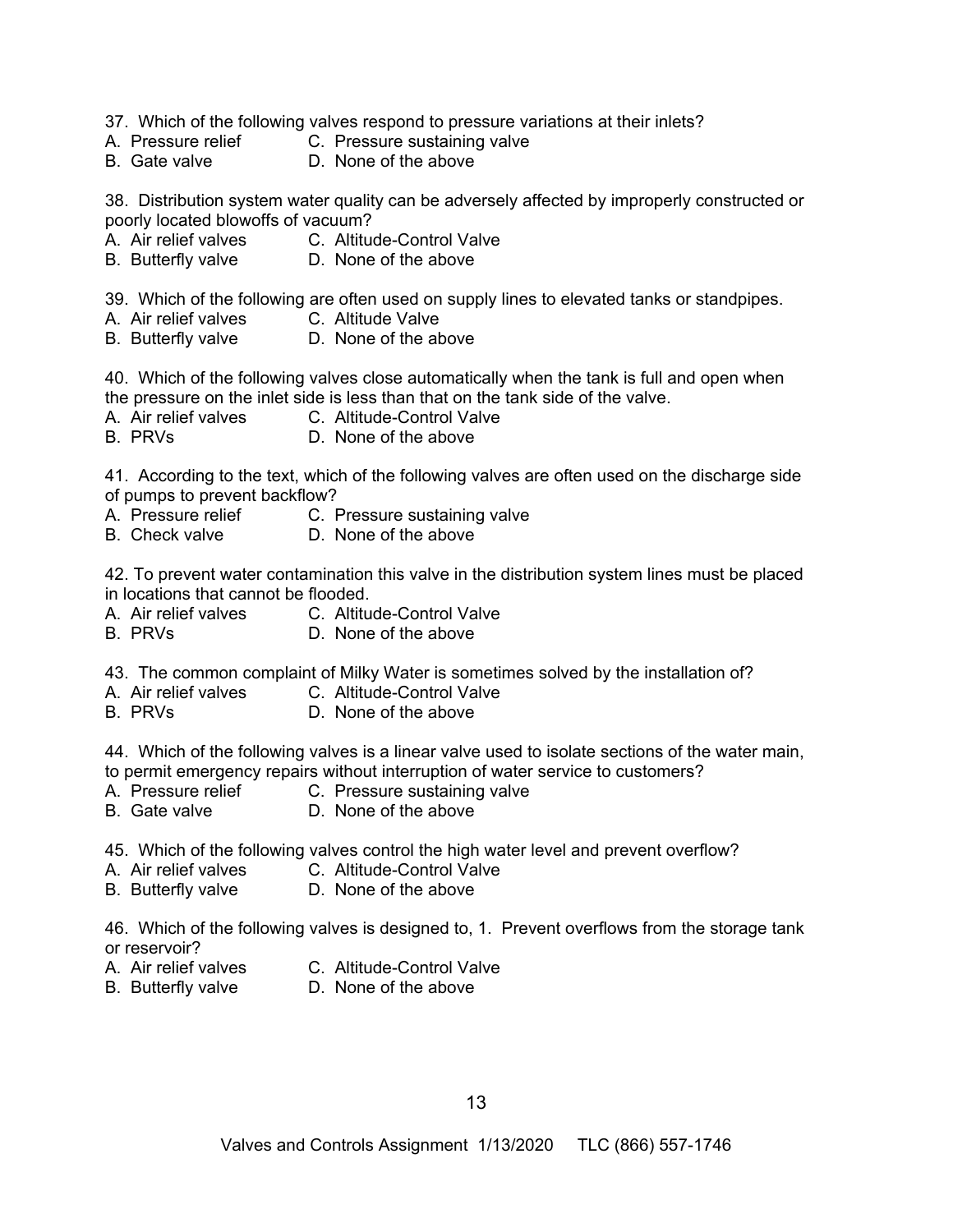47. Which of the following valves is to maintain a constant water level as long as water pressure in the distribution system is adequate?

- A. Air relief valves C. Altitude-Control Valve
- B. Air and Vacuum relief valve D. None of the above

48. Which of the following valves has a movable disc as large as the full-bore opening of the valve?

A Butterfly valve C. PRVs

B. Air and Vacuum relief valve D. None of the above

49. Which of the following valves maintains constant downstream pressure regardless of fluctuating demand?

- A. Pressure relief C. Pressure sustaining valve
- B. Gate valve **D.** None of the above

50. Which of the following valves controls water pressure by restricting flows, the pressure downstream of the valve regulates the amount of flow?

- A. Pressure relief C. Pressure sustaining valve
- B. Pressure regulating valve D. None of the above
- 51. Which of the following valves are of the globe valve design?
- A. Check valve C. Pressure regulating valve
- B. Gate valve D. None of the above
- 52. Which of the following valves control water pressure and operate by restricting flows?
- A. Pressure relief C. Pressure sustaining valve
- B. Pressure regulating valve D. None of the above
- 53. Air and Vacuum relief valve: Both of these functions are in one valve.

A. True B. False

# **System Layouts**

### **Tree System**

54. Newer water systems are frequently expanded with planning and developed into a treelike system.

A. True B. False

55. The Tree system consists of a single main that The Manuscus as it leaves the source and progresses through the area originally served.

A. Limits the expansion C. Connect individual buildings

B. Decreases in size D. None of the above

56. Smaller pipelines \_\_\_\_\_\_\_\_\_\_\_\_\_\_\_\_\_\_\_\_\_\_the main and divide again, much like the trunk and branches of a tree.

- 
- A. Branch off C. Limit the expansion
- 
- B. Are manifolded to D. None of the above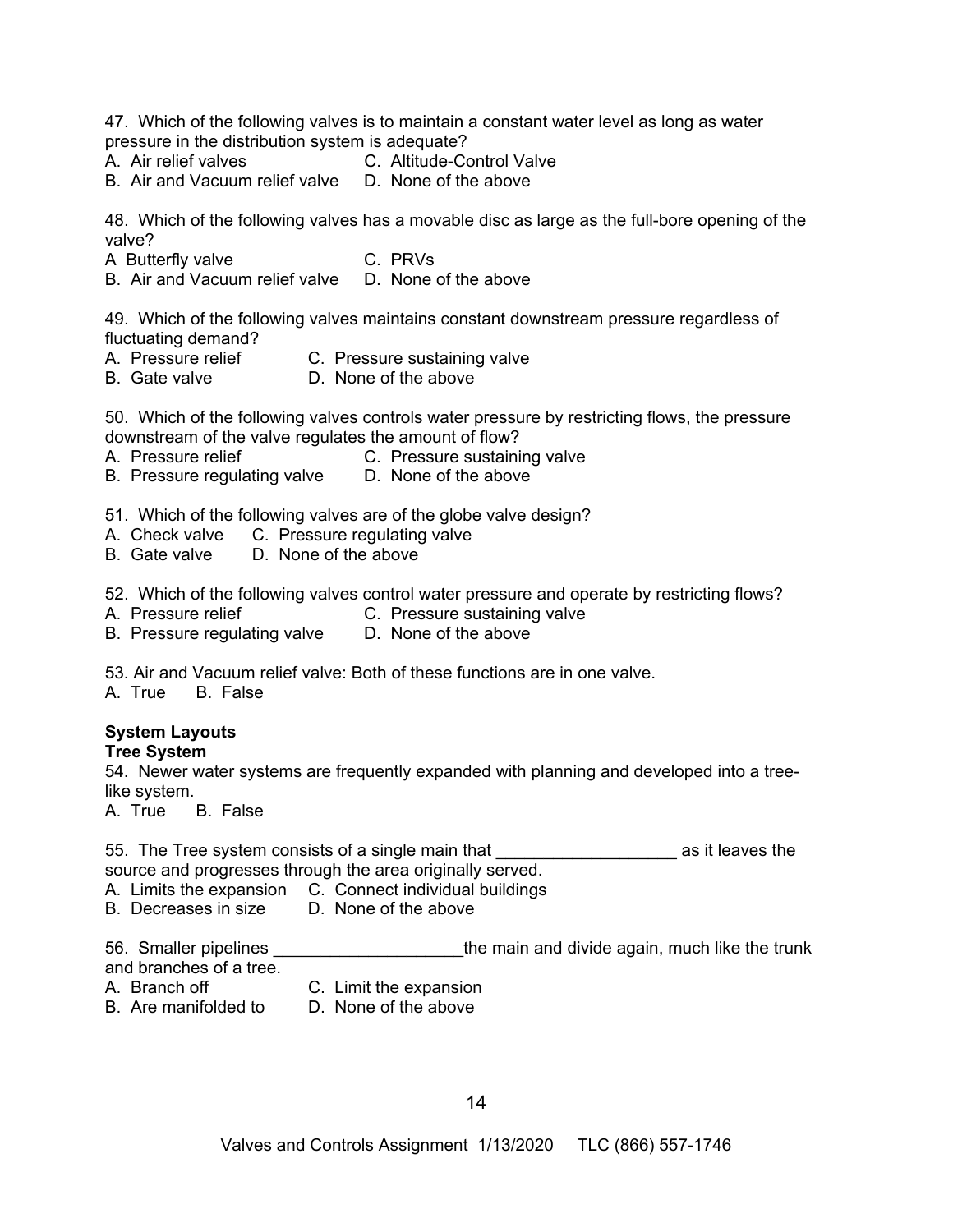57. There are several advantages gained by laying out water mains in a loop or grid, with feeder and distributor mains interconnecting at roadway intersections and other regular intervals.

A. True B. False

#### **Friction Loss**

58. The damaged section can be isolated and the remainder of the system will still carry pressure, water will not be distributed if a single section fails.

A. True B. False

59. During periods of peak fire flow demand, there will be less impact from  $\blacksquare$ water mains as the velocity within any given section of main.

A. Carrying capacity C. Static pressure<br>B. Friction loss D. None of the abd

D. None of the above

### **Hydraulics**

60. Hydraulics is a branch of engineering concerned mainly with moving liquids. A. True B. False

61. Hydrostatics is based upon the Greek word for water, and originally covered the study of the physical behavior of water at rest and in motion.

A. True B. False

62. Hydraulics may be the physical property that varies over the largest numerical range, competing with electrical resistivity.

A. True B. False

63. Which of the following terms includes the manner in which liquids act in tanks and pipes, deals with their properties, and explores ways to take advantage of these properties?

- A. Pressure C. Hydraulics
- B. Hydrokinetics D. None of the above

64. Which of the following terms includes the consideration of liquids at rest, involves problems of buoyancy and flotation?

A. Hydrostatics C. Flow

B. Hydrokinetics D. None of the above

65. Hydraulics is applied commonly to the study of the **EXCONDUM**, other liquids, and even gases when the effects of compressibility are small.

- A. Fluids C. Mechanical properties of water
- B. Flow D. None of the above
- 66. Hydraulics can be divided into two areas, this term and hydrokinetics.
- A. Fluids C. Mechanical properties of water
- B. Hydrostatics D. None of the above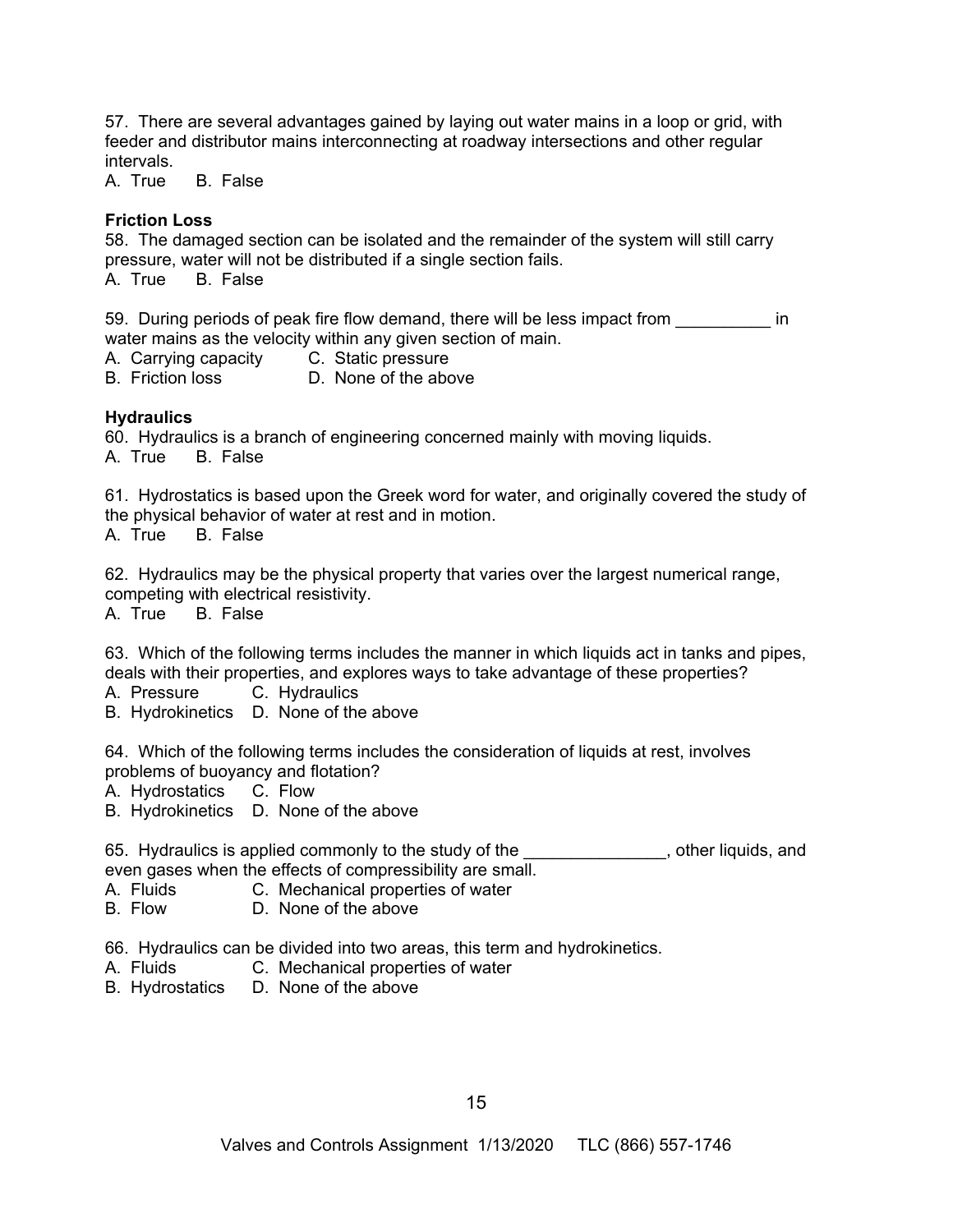67. Which of the following terms includes the behavior of all liquids, although it is primarily concerned with the motion of liquids?

- A. Fluids C. Hydraulics
- B. Flow D. None of the above

68. Which of the following terms includes the study of liquids in motion, is concerned with such matters as friction and turbulence generated in pipes by flowing liquids?

- A. Pressure C. Hydraulics
- B. Hydrokinetics D. None of the above

69. Which of the following terms is about the pressures exerted by a fluid at rest?

- A. Pressure C. Hydraulics
- B. Hydrostatics D. None of the above

70. Which of the following is an excellent example of deductive mathematical physics, and in which the predictions agree closely with experiment?

- A. Hydrostatics C. Flow
- B. Hydrokinetics D. None of the above
- 71. Which of the following is usually stated that a fluid is a substance that cannot resist a shearing stress, so that pressures are normal to confining surfaces?
- A. Hydrostatics C. Flow
- B. Hydrokinetics D. None of the above

#### **Atmospheric Pressure**

72. The atmosphere is the entire mass of air that surrounds the earth.

A. True B. False

73. If you were to ascend, the atmospheric pressure increases by approximately 1.0 psi for every 2,343 feet.

A. True B. False

74. Which of the following if you could be below, in excavations and depressions, atmospheric pressure increases?

A. Static pressure C. Sea level

B. Gauge pressure D. None of the above

75. Pressures under water differ from those under air only because the weight of the water must be added to the?

A. Pressure(s) of the air C. Seal Level

B. Height D. None of the above

76. Which of the following can be measured by any of several methods, one method is the mercury column barometer?

- A. Pressure C. Atmospheric pressure
- B. Gauge pressure D. None of the above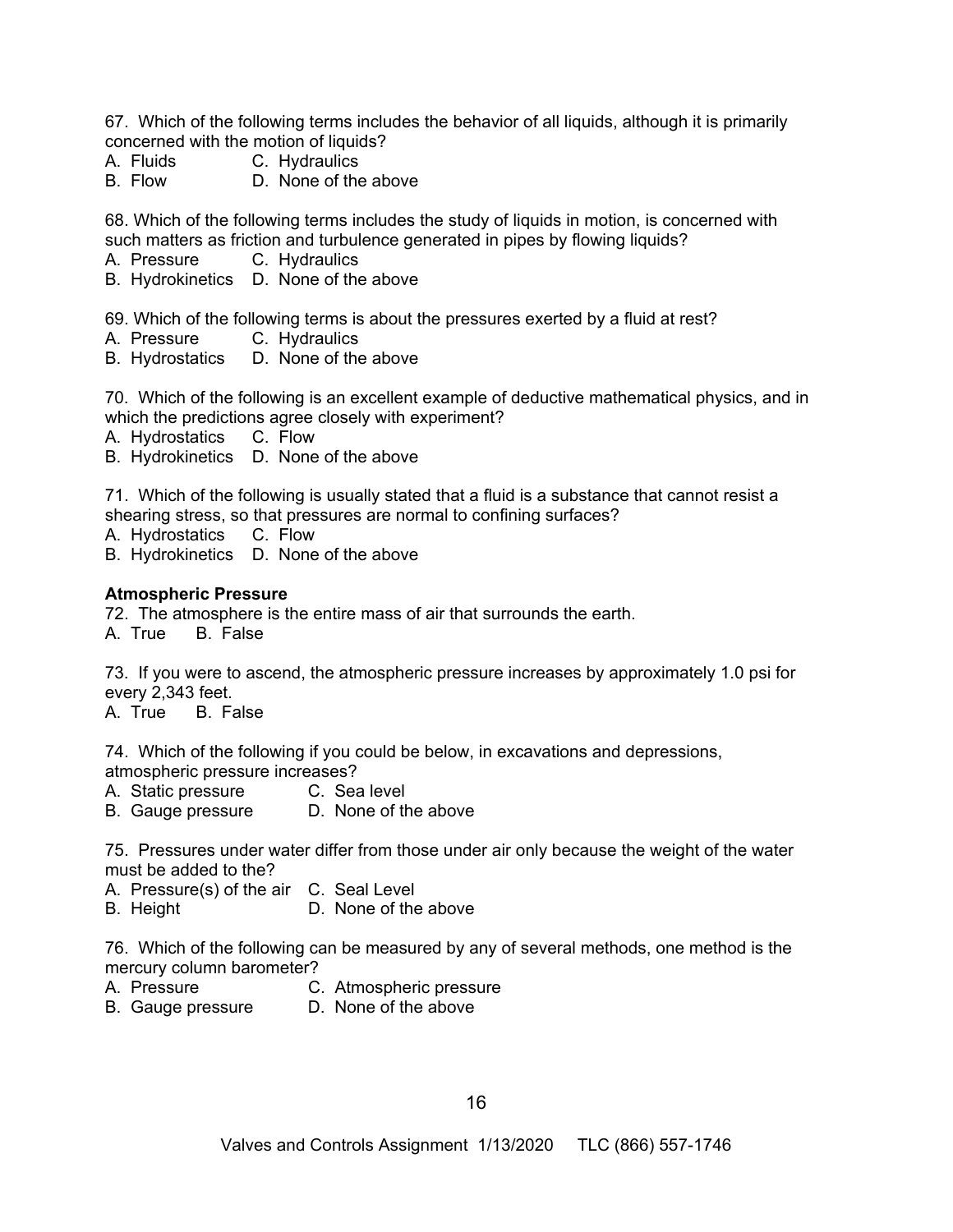77. Which of the following is the layer called that extends upward for about 500 miles, the section of primary interest is the portion that rests on the earth's surface and extends upward for about 7 1/2 miles?<br>A. Column C. Mass

A. Column

B. Troposphere D. None of the above

78. According the text, if a column of air 1-inch square extending all the way to the "atmosphere", this column of air would weigh approximately 2.31 pounds at sea level. A. True B. False

79. At sea level and at a temperature of  $0^\circ$  Celsius (C), the height of the mercury column is approximately 30 inches, or 76 centimeters. This represents a pressure of approximately 14.7 psi.

A. True B. False

80. Which of the following at sea level is approximately 14.7 psi?

- A. Pressure C. Atmospheric pressure
- B. Gauge pressure D. None of the above
- 81. Which of the following could be measured with the aneroid Barometer?
- A. Pressure C. Atmospheric pressure
- B. Gauge pressure D. None of the above

82. The atmospheric pressure does not vary uniformly with?

- A. Barometer C. Altitude
- B. Weight D. None of the above

83. Atmospheric pressure is defined as the force per unit area exerted against a surface by the  $\frac{1}{2}$  of the air above that surface.<br>A. Barometer C. Altitude

- A. Barometer
- B. Weight D. None of the above

#### **Barometric Loop**

84. According to the text, the barometric loop, will provide protection against backsiphonage, is based upon the principle that a water column, at sea level pressure, will not rise above 33.9 feet. In general, barometric loops are locally fabricated, and are 35 feet high.

A. True B. False

85. Which of the following could be measured an absolute scale, pounds per square inch absolute (psia), or gauge scale, (psiag)?

- A. Pressure C. Atmospheric pressure<br>B. Gauge pressure D. None of the above
- B. Gauge pressure
- 86. Absolute pressure and gauge pressure?
- A. Are the same C. Referred to using pressure
- B. Are related D. None of the above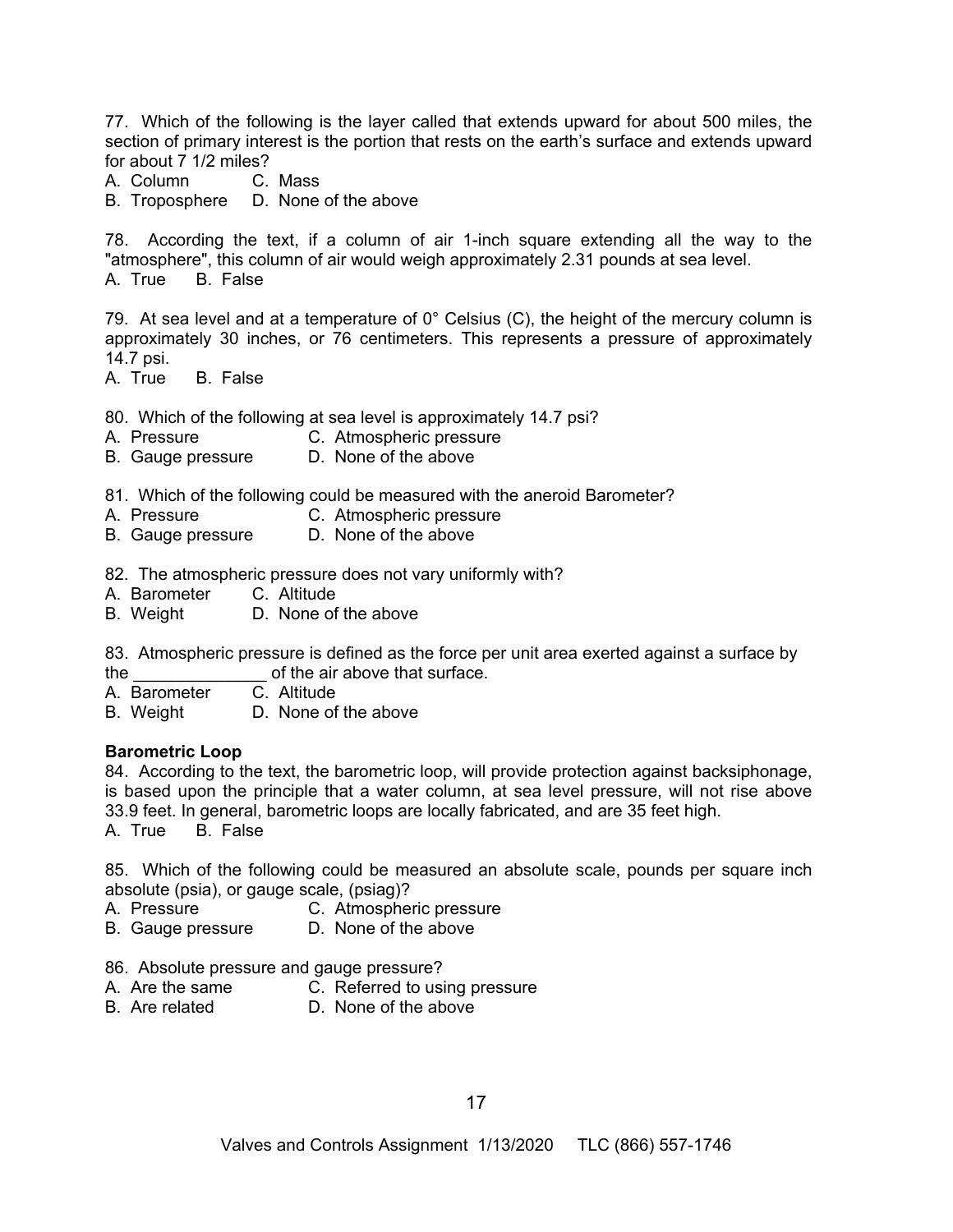- 87. Which of the following at sea level is 14.7 psia?
- A. Static pressure C. Atmospheric pressure
- B. Gauge pressure D. None of the above
- 88. Which of the following is the total pressure?
- A. Absolute pressure C. Atmospheric pressure
- B. Gauge pressure D. None of the above

89. Which of the following would be equal to 14.7 psi, which is the atmospheric pressure?

- A. Absolute pressure C. Atmospheric pressure<br>B. Gauge pressure C. None of the above
- B. Gauge pressure

90. Gauge pressure is simply the pressure read on the gauge. If there is no pressure on the gauge other than atmospheric, the gauge will read zero.

A. True B. False

#### **Pressure**

91. A fluid is a substance that cannot exert any permanent forces tangential to a boundary and any force that it exerts on a boundary must be normal to the boundary. A. True B. False

92. A force is proportional to the set of the set of the set of the set of the set of the set of the set of the set of the set of the set of the set of the set of the set of the set of the set of the set of the set of the

- A. Pascal's Principle **C. Permanent forces tangential**
- 
- B. Area on which it is exerted D. None of the above

93. In order for the fluid to be in equilibrium, the pressure must be the same in all directions (or the element would move in the direction of least pressure), and if no other forces are?

- A. Permanent forces tangential C. Area on which it is exerted
	-
- B. Acting on the body of the fluid D. None of the above

94. Which of the following does water and air have; that is, layers of them slide very easily on one another?

- A. Low viscosity C. Volume
- B. Shearing force D. None of the above

95. Water is incompressible, while air is very compressible.

A. True B. False

#### **Water Pressure**

96. The weight of a cubic foot of water is 62.4 pounds per square foot. The base can be subdivided into 144-square inches with each subdivision being subjected to a pressure of 0.433 psig. This is one of our key foundation for backflow prevention.

A. True B. False

97. Water flowing in a pipe is subject to head loss because of?

- A. Friction C. Siphon
- B. Weight D. None of the above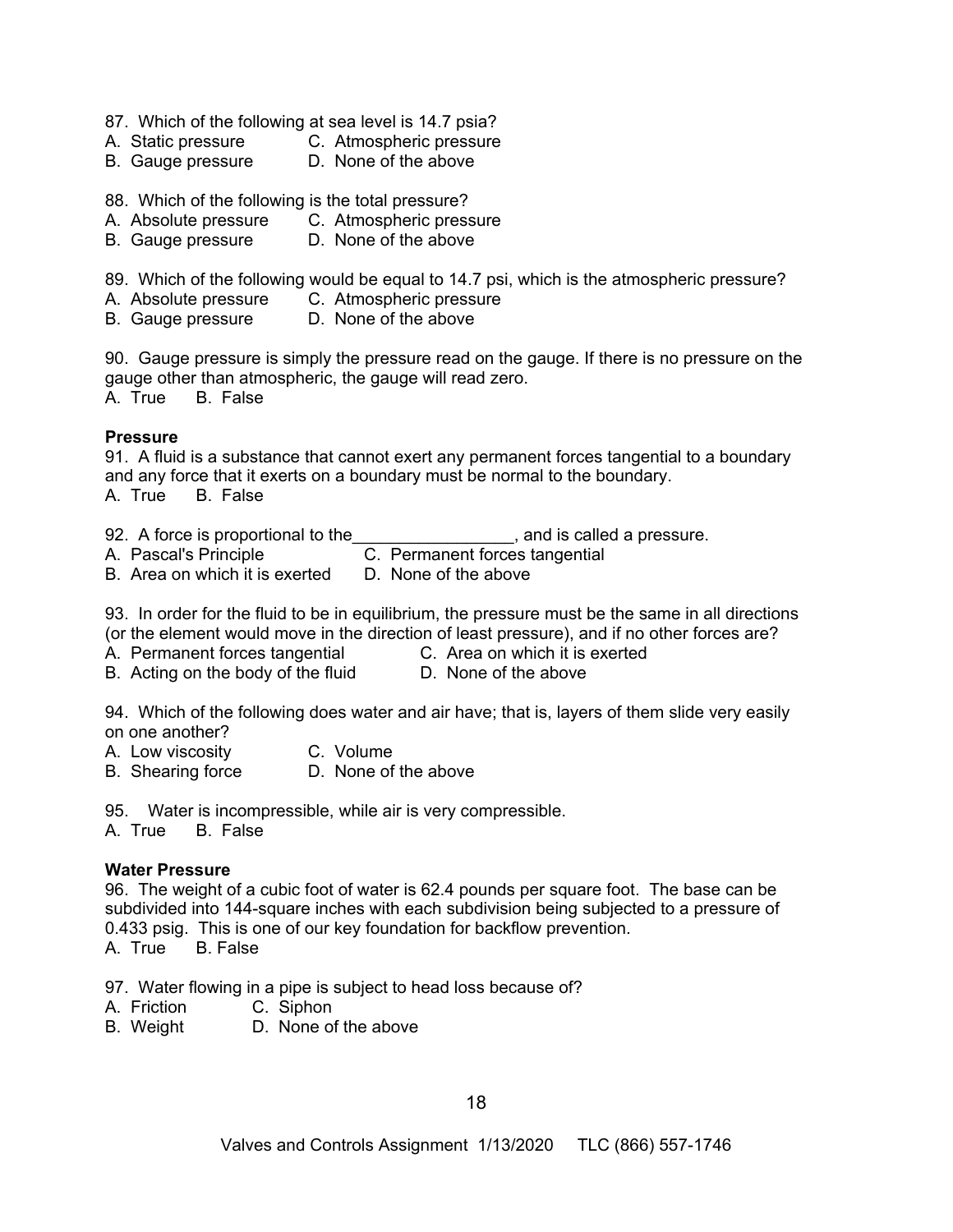98. Which of the following are very frequently stated in terms of the height of a fluid?

- A. Weight C. Depth
- B. Pressure(s) D. None of the above

99. Water with a pressure head of 10 ft can provide the same equal amount of water raised by 10 ft.

A. Weight C. Energy

B. Pressure(s) D. None of the above

#### **Pressure and Force**

100. Water pressure determines the flow of water from the tap. A. True B. False

101. Which of the following and force are used extensively in the study of fluid power?

A. Pressure C. Shearing force

B. Fluid(s) D. None of the above

102. Which of the following means a total push or pull. It is the push or pull exerted against the total area of a particular surface?

- A. Pressure C. Force
- B. Fluid(s) D. None of the above

103. Which of the following means the amount of push or pull applied to each unit area of the surface?

- A. Pressure C. Force
- B. Fluid(s) D. None of the above

104. Which of the following is the force that pushes water through pipes?

- A. Pressure C. Shearing force
- B. Fluid(s) D. None of the above

105. Which of the following terms maybe exerted in one direction, in several directions, or in all directions?

A. Pressure C. Force

B. Fluid(s) D. None of the above

#### **Computing Force, Pressure, and Area**

106. A formula is used in computing force, volume, and area in fluid power systems. In this formula, P refers to pressure, F indicates volume, and A represents area. A. True B. False

#### **What is backflow? Reverse flow condition**

107. Which of the following can result from an increase in downstream pressure, a reduction in the potable water supply pressure, or a combination of both?

- A. Backpressure C. Indirect connection
- B. Backsiphonage D. None of the above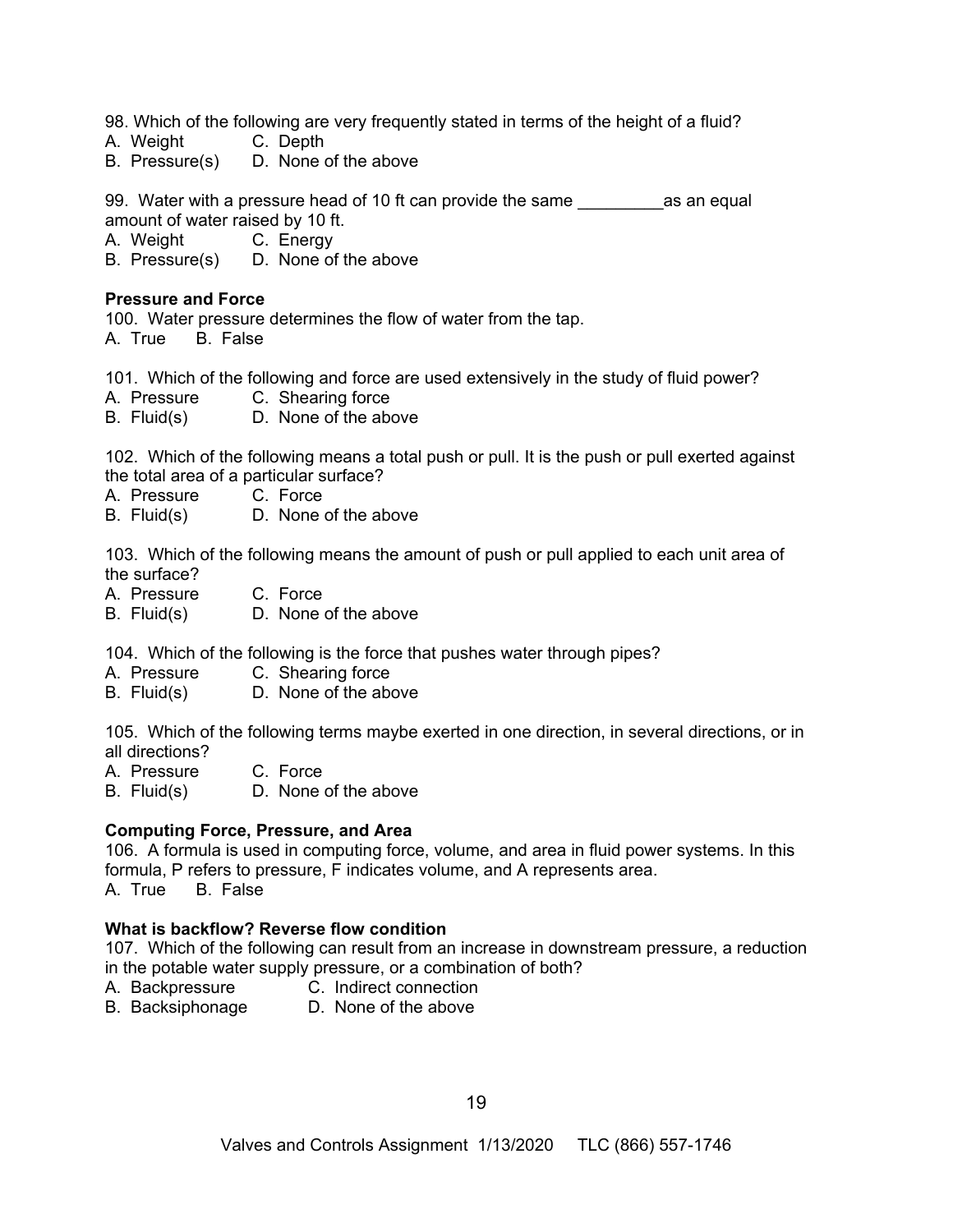108. Which of the following terms is there two forms-backpressure and backsiphonage?

- A. Backflow C. Cross-connection
- B. Indirect connection D. None of the above

109. The basic mechanism for preventing backflow is a mechanical example in the system of the basic mechanism provides a physical barrier to backflow.

- A. Air gap C. Device or method
- B. Backflow preventer D. None of the above

110. Backflow is the undesirable reversal of flow of nonpotable water or other substances through a \_\_\_\_\_\_\_\_\_\_\_\_\_\_\_\_\_\_\_\_and into the piping of a public water system or consumer's potable water system.

- A. Backflow C. Cross-connection
- B. Indirect connection D. None of the above

111. Which of the following can occur when there is a stoppage of water supply due to nearby firefighting, a break in a water main?

- A. Backpressure C. Indirect connection
- B. Backsiphonage D. None of the above

112. Which of the following is a form of backflow caused by a downstream pressure that is greater than the upstream or supply pressure in a public water system or consumer's potable water system?

- 
- A. Backpressure C. Indirect connection
- B. Backsiphonage D. None of the above

113. The principal types of mechanical backflow preventer are the reduced-pressure principle assembly, the **Exercise 2**, and the double check valve assembly.

- A. Air gap C. Device or method
- B. Vacuum breaker D. None of the above

114. Which of the following is any temporary or permanent connection between a public water system or consumer's potable water system and any source or system containing nonpotable water or other substances?

- A. Cross-connection C. Indirect connection
- B. Backsiphonage D. None of the above

115. Which of the following is a form of backflow caused by a negative pressure (i.e., a vacuum or partial vacuum) in a public water system or consumer's potable water system?

- A. Backpressure C. Indirect connection
- B. Backsiphonage D. None of the above

116. Which of the following can occur whenever the amount of water being used exceeds the amount of water being supplied, such as during water line flushing, firefighting, or breaks in water mains?

- A. Backpressure C. Reductions
	-
- 
- B. Backsiphonage D. None of the above